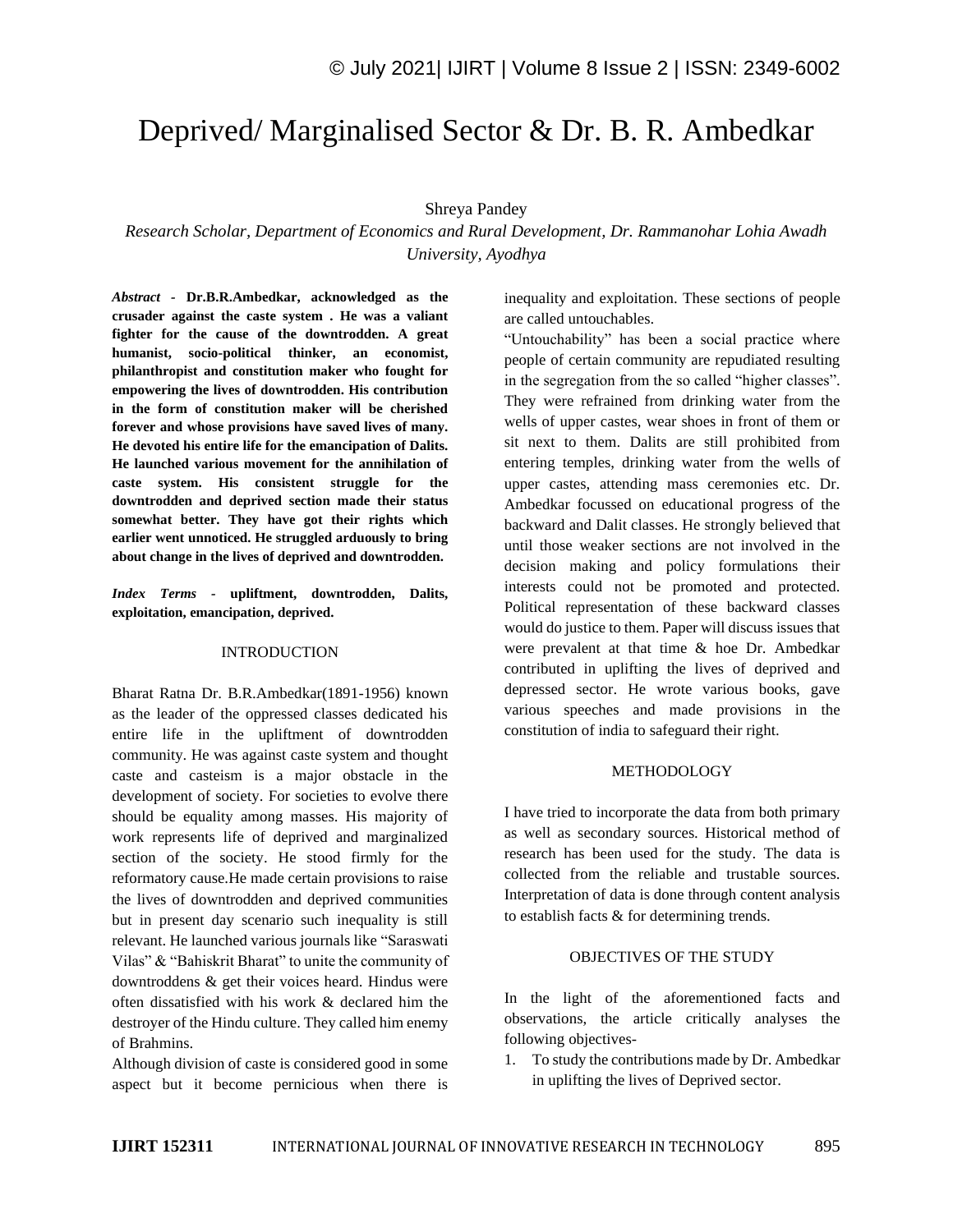2. To analyse how much effective Dr. Ambedkar's work have been in giving Dalits equal respect and status

## ECONOMICS OF CASTES AND UNTOUCHABILITY

Traditionally Hindu society has been divided into four Varnas popularly known as Chaturvarnas, that includes Brahmins who can constantly gain knowledge, Kshatriyas can bear arms, Vaishyas can contribute in trade & Shudras meant to serve the upper three castes they are generally peasants and small agricultural workers. This shows caste has been divided according to the profession performed by the people. Caste is not a choice it is inflicted on people at the time of their birth. Dr. Ambedkar says"Caste system is not a division based on choice, individual settlement or individual preference has no place in it.Therefore, there are many occupations in India which are considered degraded by the Hindus provoke those who are engaged in them to aversion . (Ambedkar,1936,pg 48). "Caste system as an economic institution is supported on the ground that it enables the division of the labour in the productive activities and provides all the advantages, especially of the economies of scale. But according to Dr. Ambedkar caste does not provide the facility of the division of the labour, on the contrary, it is division of the labourers. And division of the labourers can not promote production, productivity and efficiency of the productive activities and productive sectors as well as of the economy as a whole. It is therefore, it cannot provide the economies of the large scale production. Therefore caste system cannot be justified on the ground of the division of labour and its economic benefits. Caste system provides the graded divisions of the labours and in no other country is the division of labour accompanied by their gradation of labours". (Prof. P.S. Kamble, economic analysis of caste)

Resultantly people have to take such professions irrespective of their interests which are caste bound & they do not have option to switch in between because of the ongoing social hierarchy of upper castes. Lower castes and deprived sector are considered to perform menial jobs at a very low pay. Exceeding large no. Of Dalits work as manual scavengers cleaning sewers & latrines with bare hands. They are the one who are prone to many diseases and being deprived of any social status and income their concerns go unnoticed. Millions of such people are trapped in an inescapable trap of poverty, illiteracy and oppression.Lesser flexibility in occupation hinders the efficiency of any Industry. As a result of which no employment is generated in the economy which aggravates poverty.

## RELEVANCE OF AMBEDKAR'S IDEA IN TODAY'S CONTEXT

The Dalit movement in India is a legacy of the multiple streams of Ambedkar's effort to bring equality & to make systematic changes in the social order that are present since ages. Despite of so much provisions and awareness campaign we as a society are failing to move above this concept. Still people are closing doors to their castes and regarding deprived and lower communities as lower castes. I cannot see a point how we as a society merely deprive people equal status and respect just because they are educationally and socially downtrodden. Our ( upper castes) focus must be to mitigate such practices which are still rampant & include them in our community with respect otherwise there is no point of our education. Still we see fourth class and inferior status jobs are provided to these outcastes. I am referring to them as outcastes because they are not even given any position in the "Chaturvarna" system. They were considered inferior than "Shudra" section also. Ambedkar linked nationalism with social and political aspiration of untouchables. He told the people that we should not generate anti-social spirit among ourselves. Dr. Ambedkar said the tyranny that non Brahmins suffered due to Brahmins is still in memories of non-brahmins. "The existence of Caste and Caste consciousness has served to keep the memory of past feuds between castes green, and has prevented solidarity." (Dr. B .R. Ambedkar: Annihilation of caste).

There is no appreciation for the people who is of other caste. There is no sympathy for the deserving  $\&$  no appreciation for meritorious. Caste system destroys the basic assent of Indian constitution. It destroys public charity, public opinion and public spirit . It exists but only in their own castes this feeling doesn't get share with the people other castes.These people are still neglected of their social, political, economic rights. His approach was different from his contemporary leaders. He tried to address the problem of untouchables in a very practical way. Being himself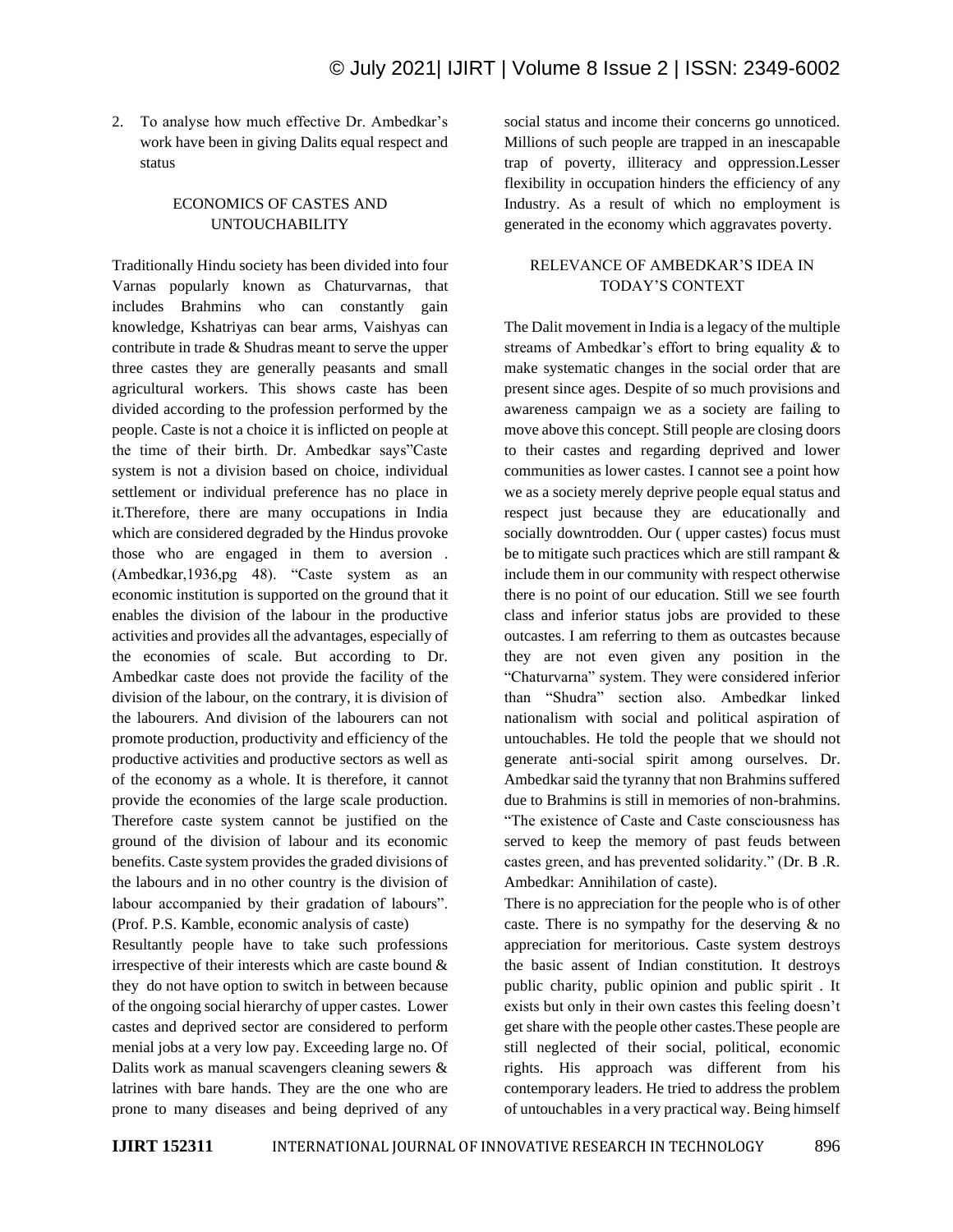as untouchable , Dr. Ambedkar was familiar with the socio-political problem that are actually faced by them. So he set forth his ideas and proposals in a way that was more suitable to them and which will actually lead to the empowerment of the downtrodden.he created an awareness among depressed classes to have a graceful life. Also the current scenario of Indian economy demands much of his work presence. Inflation, marginalised farmer conditions, large proportion of young farmers are not being fully utilised for the economic development, so we need to reconsider the views of Dr. Ambedkar to rame our economic as well as welfare policies that caters to the needs of every castes.

# PROVISIONS MADE IN INDIAN CONSTITUTION TO SAFEGUARD THEIR RIGHTS

Despite the fact that untouchability was officially banned years ago when adopted its constitution in 1950, discrimination against untouchables remains so pervasive that in "1989" the government passed the legislation known as "prevention of atrocities act". It condemned those activities that were performed in order to demean their respect. It made it officially illegal to parade people naked through the streets , force them to eat faces, take away their land, interfere their right to vote or any such forceful intervention which depth of their rights.

\* Reservation policy has confirmed that certain percentage of seats are reserved in the public sector units, union and state civil services, union and state government departments and in all public and private educational institutions. This has paved the way for representation of deprived sector.

\* Although government of India has constituted many laws to prevent the Dalits from the atrocities & prevention but still exploitation against deprived and marginalized are common.

\* 1932, Poona Pact was signed between Ambedkar & Pt Madan Mohan Malaviya to ensure reservation of seats for untouchables in the provincial legislature within the general electorate.

## IMPORTANT STATISTICS RELATED TO SC/ST & OBC

According to the report of "Human Right watch " published in 1999 that approximately 40 million Dalits were bonded workers.

\* The 2011 Census represents that SC (16.2%) and ST (8.2%) represents 24.4% of total population.

\*The literacy rate in SC & ST category is 66.1% only , which is far less as compared to the all India level of 73%.

\* Scheduled tribes account for 8% of India's total population as per 2011 census-under which approximately 25% of its population living in the poorest wealth quintile, according to the world Bank Brief , India's Adivasis . (Swagata Yadavar, Scheduled tribes are India's poorest people, Indiaspend, feb 2018)

#### **CONCLUSION**

Despite all the efforts put in by Dr. Ambedkar and major provisions enacted in the Indian constitution the condition of deprived sector remains deplorable. They do not see equality for them in society. They continue to struggle for their rights and gaining equal status and respect. Still fourth class jobs are under their category. Dr. Ambedkar was of the view and opinion that only political empowerment would resolve their problems of social injustice as a result of which Poona pact was signed. He even clashed with Gandhiji to give separate electorate to lower castes people. Such was his devotion to perform the task. But even after 74 years of independence the conditions of untouchables and deprived classes has not changed much. His aim to educate and empower all the people of depressed classes is yet to be realised. Battle which he initiated is yet to be fought to ensure justice to lower castes. The way upper castes stigmatised lower caste is very unacceptable. We as a society must ensure that caste based discrimination must not sustain. In the words of first prime minister Pt Jawaharlal Nehru "Dr. B.R.Ambedkar would be remembered mostly as the symbol of revolt against all the oppressing features of Hindu society. In a way he symbolized the hopes and aspiration of the oppressed and the Untouchables".

#### **REFERENCES**

[1] Ambedkar, B.R. (1990) "Who were Shudras?" Writing and speeches-(Vol.7),Ed